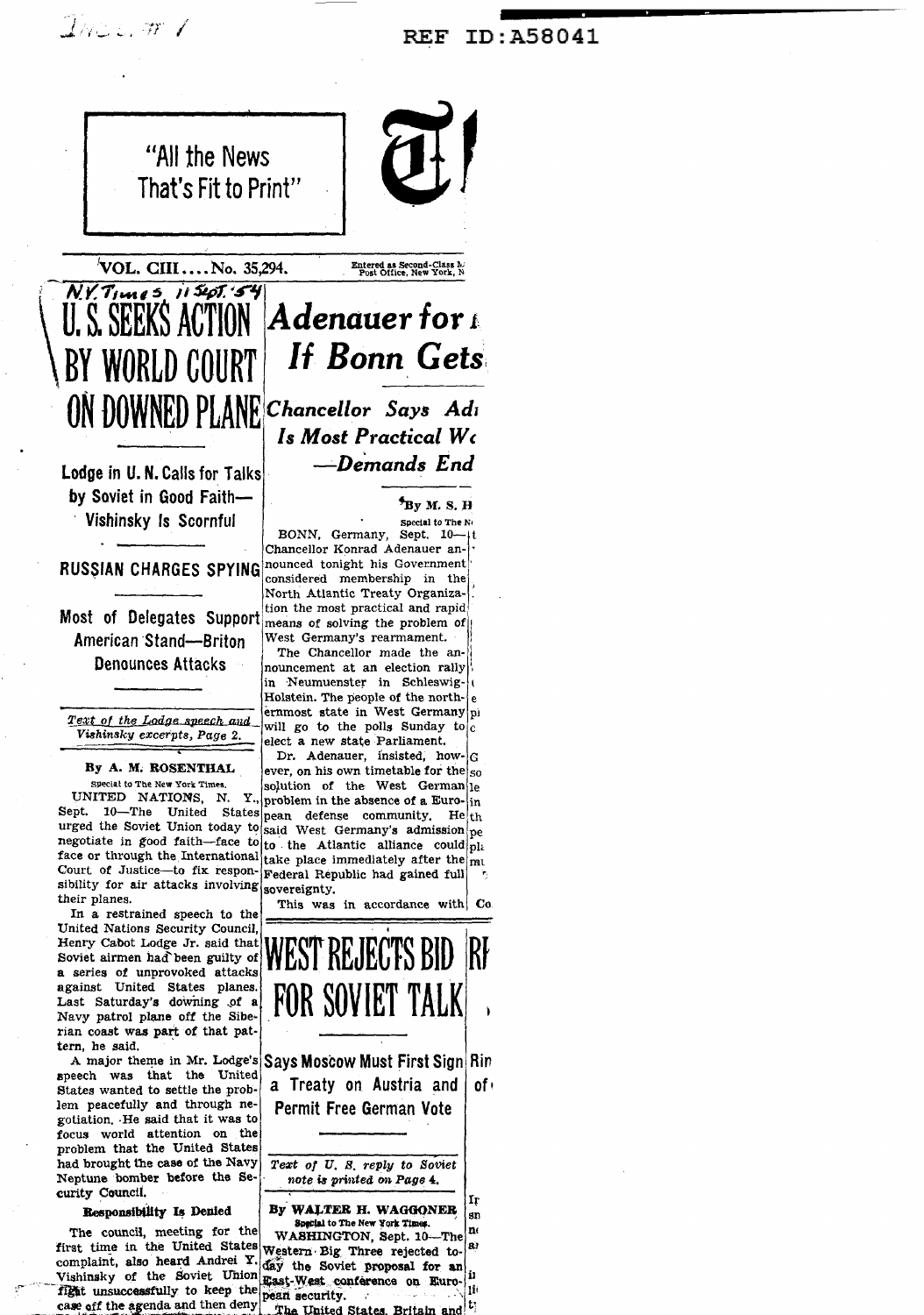ms country's responsibility for France informed Moscow H.Esimi+D: A58041

the attack Saturday or any in France movement could see no

its mildness but later in the day German unification and an Aus-<br>be returned to his usual acid trian treaty. style.

"Peeping into other people's i4. gardens," Mr. Vishinsky called it. As for the Navy plane, Mr. cited the "fruitfulness" of the v Vishinsky said that it had been  $\frac{1}{2}$  conference that resulted d using radar to detect Soviet in- in the Indochina settlement and i stallations and had been downed proposed, therefore, that the Eu-[1 over Soviet territory.

The Soviet delegate did not Court but in the past Moscow has said "no" to the idea. Mr. Vishinsky said that the United States had put the case before the Council to alarm public opinion and increase international tensions.

He ruled out an advance Soviet agreement to any committee of inquiry and said the Council had no business with the case anyway. Mr. Vishinsky spelled out his intention to use the veto to kill any resolution he did not like and declared that he did not much care whether the majority recognized his right to do so.

U. S. Views Supported

Before the meeting was over most of the delegates seated around the table had spoken up in favor of the United States. They said that the Navy bomber had been shot down over the high seas in violation of international law, Support for the United States came from Britain, France, China, New Zealand, Turkey, Denmark and Colombia.

Sir Pierson Dixon, Britain's delegate, summed up what most delegates seemed to be thinking.

"To shoot without provocation at foreign aircraft which have appeared anywhere remotely near Soviet territory seems to have unfortunately become the Soviet practice," said Sir Pierson. "It is most desirable that there should be a strong and widespread international reaction against such unwarranted acts of force in time this trigger-happy attitude on the part of the Soviet Union incompatible with professions of a dereduce international sime to tension."

The United States delegation said that it still did not know just what, if anything, it would ask the Council to do about the situation. Some Western delegates believed that the best course for the time being would be to present no resolution but leave the

Constinued on Page 3, Column 1

INCI <del>M</del>A

the series dating back to 1950. justification for such a meeting at The Soviet delegate made one unless Soviet policy was reversed speech that startled delegates by on the key European problems of s

The notes were delivered by He said that the United States the Western envoys to the Minishad been following a policy of try of Foreign Affairs in Mosviolating Soviet frontiers to low in reply to the Soviet comsearch out military secrets. munications of July 24 and Aug. e.

> In the earlier note, Moscow  $|n|$ ropean powers and the United t

States exchange views on "the 0 mention the United States offer question of creating a system of  $|e|$ to go before the International collective security in Europe." |F Communist China should attend I. the meeting as an observer, the Soviet note said.

> The August proposal was substantially the same but it suggested in addition that the foreign ministers of the three West-11

Continued on Page 4, Column 1

# Guatemalan Ex-F

Jacobo Arbenz Guzman, left speaks with Luis I. Rodrigu at Mexico City Airport follow

> By SYDN Smedal to T

MEXICO CITY, Sept. 10-Col. Jacobo Arbenz Guzman ar rived here today with the last of those who sought refugo with him when he abdicated as President of Guatemala two months Y To. A chartered ~